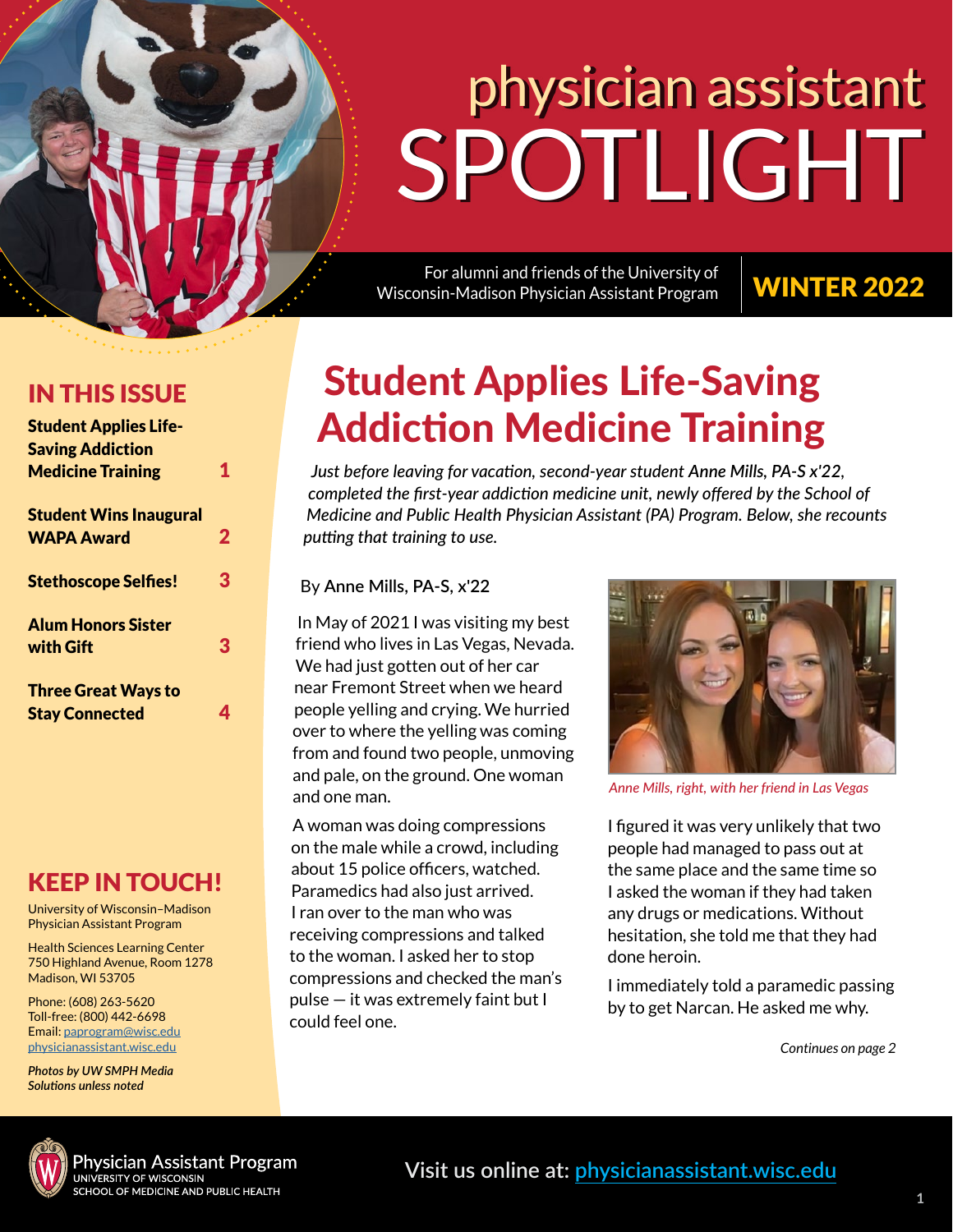#### **LIFE-SAVING TRAINING**  *(Continued from page 1)*

I remember being so confused why no one else had asked what happened yet, and why no one had thought of getting Narcan before this. I told him that they had done heroin and needed Narcan. The ambulance only had a couple of doses so I started yelling to all of the police officers who were standing around us asking if they carried Narcan on them or if they could get any.

While they were trying to find Narcan I began helping the paramedics start an IV, oxygenate the male patient and hold him on his side. The woman received a couple of doses of Narcan and was semi-arousable by the time she was taken away in the ambulance. By the time the man left in the ambulance, I had given him three doses of Narcan and he still wasn't arousable. When we first put a

pulse ox on, his O2 saturation was dangerously low. After the doses of Narcan, his stats had improved and we could visibly see his chest rising and falling for the first time since being there.

*"I remember being so confused why no one else had thought of getting Narcan."*

After they both had left in the ambulance the woman who I had originally talked to ran over to my friend and me and thanked us profusely.

She said that she was the man's wife and that before we had gotten there, no one had done anything to help. A police officer also came over to us before we left and thanked me for quick thinking and

for jumping in to help.

This happened about a week after we had completed our addiction medicine unit that spring. I'm so glad that I had the knowledge and the confidence to be able to help in this situation, largely thanks to that unit and Amy Parins who teaches it.

*Faculty member Amy E. Parins, MPAS '15, PA-C '08, teaches both didactic and clinical year students. Thanks to a recent Health Resources and Services Administration (HRSA) grant she has worked with addiction specialists to create curriculum that trains students to effectively screen, diagnose and treat substance and opioid use disorders. Parins says she finds this work particularly meaningful because her brother, Adam, lost his battle with opioid use disorder in April 2019. (See our Spring 2020 newsletter.)*

# Student Receives Inaugural WAPA Scholarship



*Ashley Crawford*

Last October the Wisconsin Academy of Physician Assistants (WAPA) awarded its first Diversity Student Scholarship to **Ashley Crawford, PA-S '22**.

Crawford served as a Diversity and Community Outreach Co-Representative on the PA Program's student government in 2020–2021. Last year, she and another student created and facilitated "PAss the Mic" sessions for students to explore difficult issues on race and equity, including what it means to be an anti-racist healthcare provider. (See our Winter 2021 newsletter.)

Crawford's passion to dismantle systems that reinforce widening health disparities between white and underrepresented Black and Indigenous persons of color (BIPOC) inspires her to work in underserved and under-resourced urban communities. She hopes to use her community health background to guide the implementation of anti-

racist practices at a policy and systems level.

Each year WAPA and the WAPA Legacy Committee bestows awards upon qualified individuals for excellence in academic accomplishment, leadership, community involvement and creativity. The Diversity Student Scholarship comes with a \$1000 stipend and is awarded to a member of racial or ethnic groups that are traditionally underrepresented in the PA profession.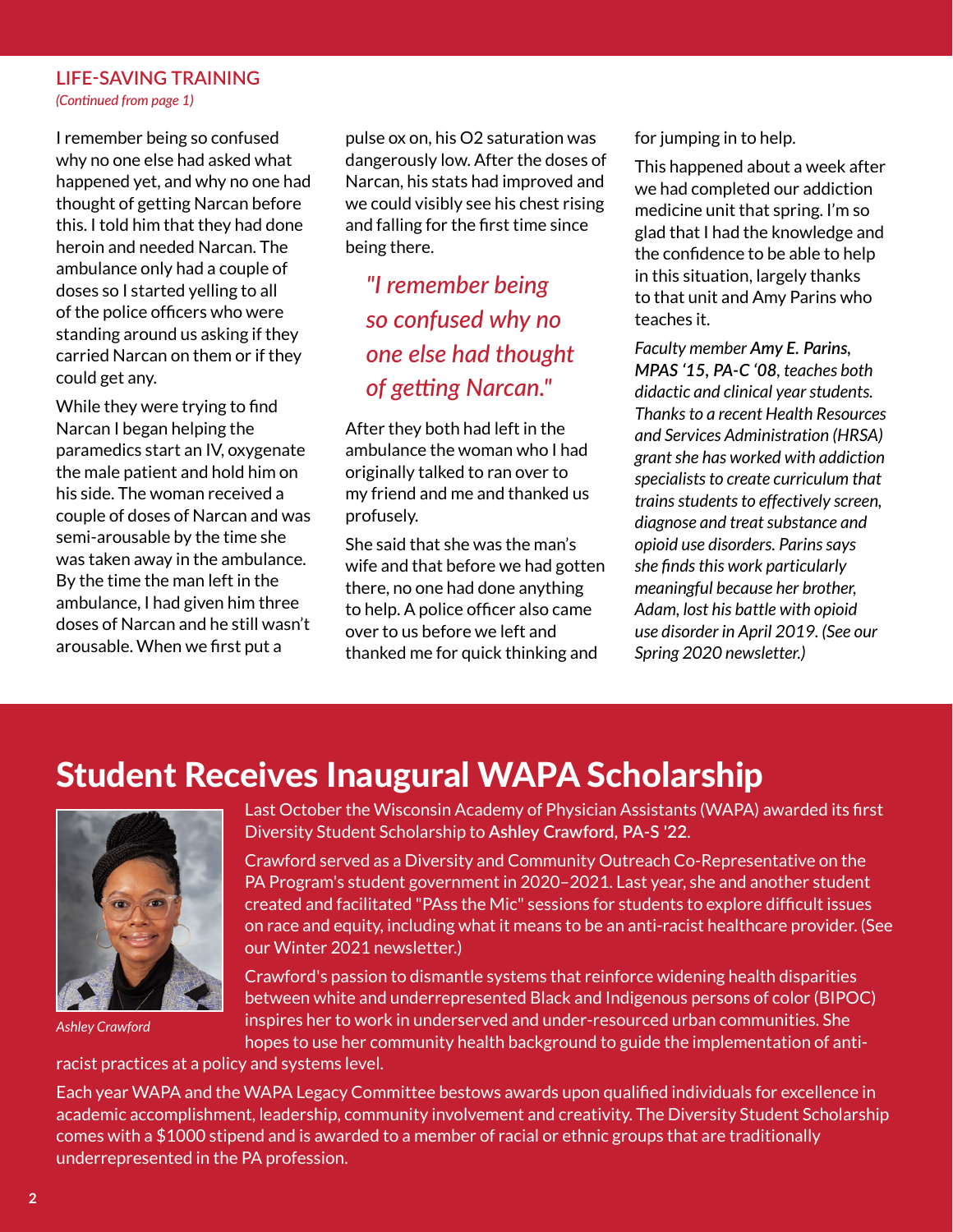









**School of Medicine** and Public Health **UNIVERSITY OF WISCONSIN-MADISON** 



# Students say "thanks" with STETHOSCOPE SELFIES

Each year, every incoming student receives a stethoscope and congratulatory note from a PA Program donor. In turn, they have found some creative ways to say "thanks." Learn more about the "Gift a Stethoscope, Welcome a Student" initiative at: https://jumpstart.supportuw.org/campaigns/pa-stethoscope-3#/

*Top row: Maya Botomani-Mposi, Tasneem Amro, TJ Lewin, Anh Tran, Noah Kieffer. Middle row: Maureen Nwozo, Amelia Flocchini, Demitra Philosophos, Aisha Ahmed, Gabby Henshue. Bottom row: Jamie Cummings*

### Alum Gifts Stethoscopes in Memory of Sister

**Julie Nelsen, PA-C '85**, has made a particularly fitting gift in honor of her late sister Pamela Frangipane (maiden name Nelsen), a graduate of UW–Madison and avid runner. "My sister died of cardiac arrest while running due to a fatal arrhythmia," Julie explains. "The stethoscope is a primary and vital tool to evaluate a patient's heart."



*Julie Nelsen, right, with her sister*

Having previously worked with the general surgery department at Mayo Clinic in Jacksonville, FL and with cardiac surgeons in Austin, TX, Julie currently travels throughout the U.S. teaching fellow PAs how to perform endoscopic saphenous vein harvesting and "playing sideline coach" for PAs during surgical procedures. (The saphenous vein is a conduit used for coronary bypass surgery and vascular bypass surgery.)

To current PA students, Julie says: "Study hard, absorb all you the can from your clinical rotations and enjoy the journey. Don't get discouraged when times are tough, as the rewards of a PA degree are worth the efforts."

In a growing profession with many opportunities throughout the country, she says, "PAs have the ability to change clinical subspecialties along their career paths and, most importantly, the ability to serve patients and make a difference."